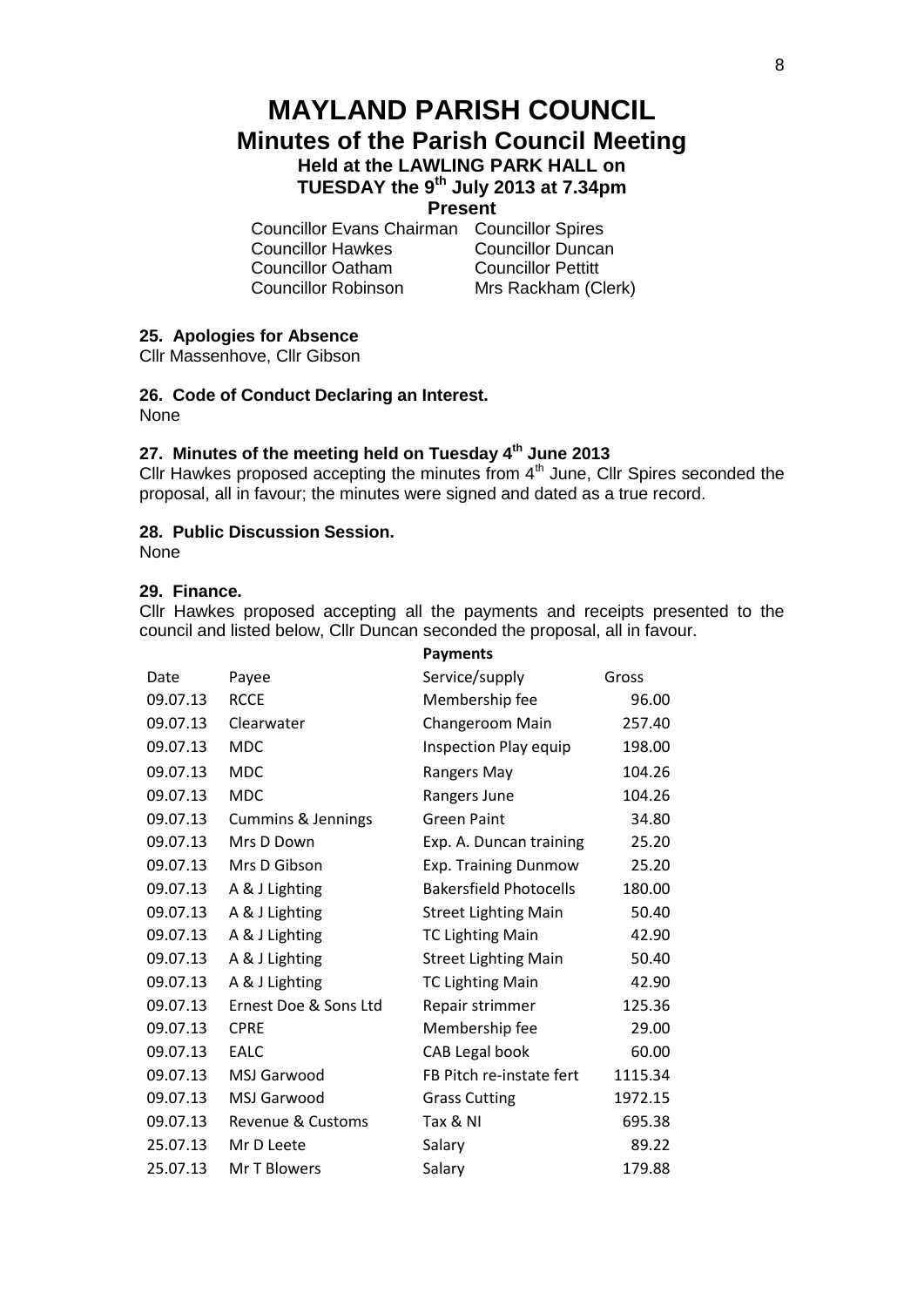| 25.07.13 MrJ Turner    | Salary | 99.08   |
|------------------------|--------|---------|
| 25.07.13 Mrs J Rackham | Salary | 1007.90 |

#### **Receipts**

|                  |                      | .                     |        |
|------------------|----------------------|-----------------------|--------|
| 04.06.13 Various |                      | LPH, TC, Netball fees | 149.00 |
|                  | 02.07.13 Boxing Club | LPH Fees              | 138.00 |

#### **30. Lawling Park.**

Each Cllr has received a copy of the minutes from the May LPC meeting.

Cllr Spires reported that we were expecting a quotation to rewire the tennis court lighting.

It was reported that the grass cutting contractor will use their trailer to move the new bench.

#### **31. Planning.**

**Review of planning procedure.** Cllr Oatham asked if each Councillor could receive notification of each planning application as it arrives. This was agreed. The list from MDC will be forwarded to each Councillor. **Clerk** to action.

## **Consideration of applications for the council to make comment to the Planning Authority.**

**FUL/MAL/13/00513. PP-02681288.** Removal of existing 45% pitch roof, over existing first floor rooms to improve usable space. 43 West Avenue. Too late to respond. Previous application no objections.

**FUL/MAL/13/00290. PP-02413113.** Single storey double garage of timer construction with a 3 course high brick damp course and rendered finish. 46 West Avenue. Too late to respond due to staff holidays

**FUL/MAL/13/00519.** Two new two-storey dwellings on vacant plot, including all associated landscaping and drainage. Plot between 78 – 84 West Avenue.

4 Objections, 2 Support and 1 No objections. Objection carried. Prefer to see house with garages, over development of site, lack of parking.

**FUL/MAL/13/00441.** Alternation to barn to form annex accommodation. The Scholars. Southminster Road, Mayland.

No objection providing a condition of planning approval that the property should never be sold separately.

#### **Planning decisions made by the local Planning Authority.**

**HOUSE/MAL/13/00269.** Loft conversion with rear dormer and high level Velux windows to front elevation and build over existing single storey to rear. 52 Teal Avenue Mayland.

Approved

**FUL/MAL/13/00298.** Change of use 3No. Garage/stores to 3No. Low cost rentable housing units, 66 Imperial Avenue Mayland Essex CM3 6AH Refused

**The planning decisions were noted.**

#### **32. Highways.**

Cllrs reported the following problems: Surface of The Drive where it joins Imperial Avenue is breaking up. The concrete repair hasn't set and made the problem worse. Hedge overhanging at Mayland Green junction with Steeple Road,